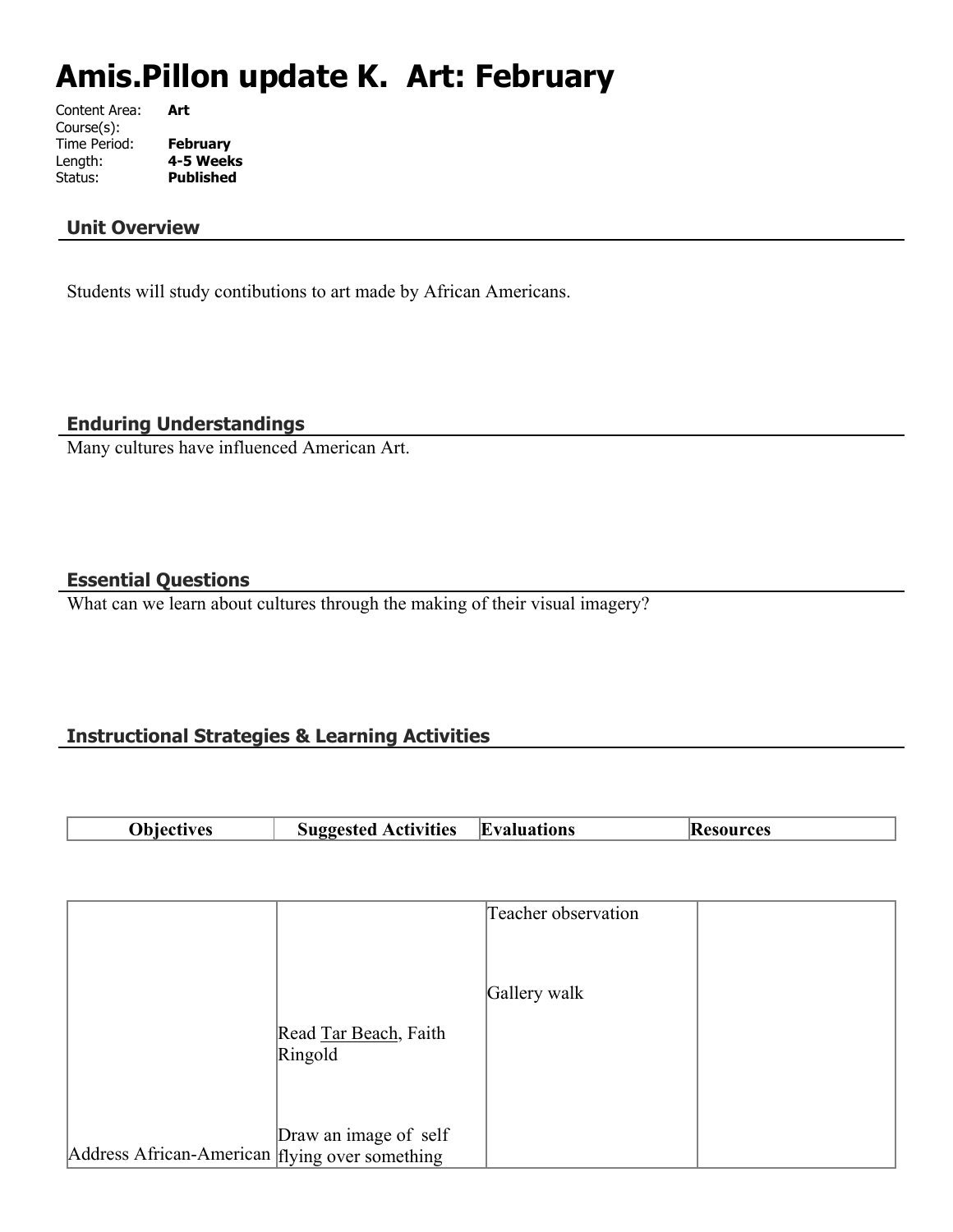| month: cultural issues past they'd like to own<br>and current as well as<br>artistic contributions |                    |                     | Tar Beach                                         |
|----------------------------------------------------------------------------------------------------|--------------------|---------------------|---------------------------------------------------|
|                                                                                                    | Paint with tempera |                     |                                                   |
|                                                                                                    |                    |                     | Images by Romare<br>Beardon and Jacob<br>Lawrence |
|                                                                                                    |                    | Share with peers    |                                                   |
|                                                                                                    |                    | Teacher observation |                                                   |

# **Integration of Career Readiness, Life Literacies and Key Skills**

| TECH.9.4.2.CT   | Critical Thinking and Problem-solving                                                    |
|-----------------|------------------------------------------------------------------------------------------|
| WRK.9.2.2.CAP.1 | Make a list of different types of jobs and describe the skills associated with each job. |

# **Technology and Design Integration**

Students participate in an interactive smartboard lesson.

# **Interdisciplinary Connections**

| LA.SL.K.1 | Participate in collaborative conversations with diverse partners about kindergarten topics<br>and texts with peers and adults in small and larger groups. |
|-----------|-----------------------------------------------------------------------------------------------------------------------------------------------------------|
| LA.SL.K.3 | Ask and answer questions in order to seek help, get information, or clarify something that<br>is not understood.                                          |
| LA.RF.K.2 | Demonstrate understanding of spoken words, syllables, and sounds (phonemes).                                                                              |

## **Differentiation**

- Understand that gifted students, just like all students, come to school to learn and be challenged.
- Pre-assess your students. Find out their areas of strength as well as those areas you may need to address before students move on.
- Consider grouping gifted students together for at least part of the school day.
- Plan for differentiation. Consider pre-assessments, extension activities, and compacting the curriculum.
- Use phrases like "You've shown you don't need more practice" or "You need more practice" instead of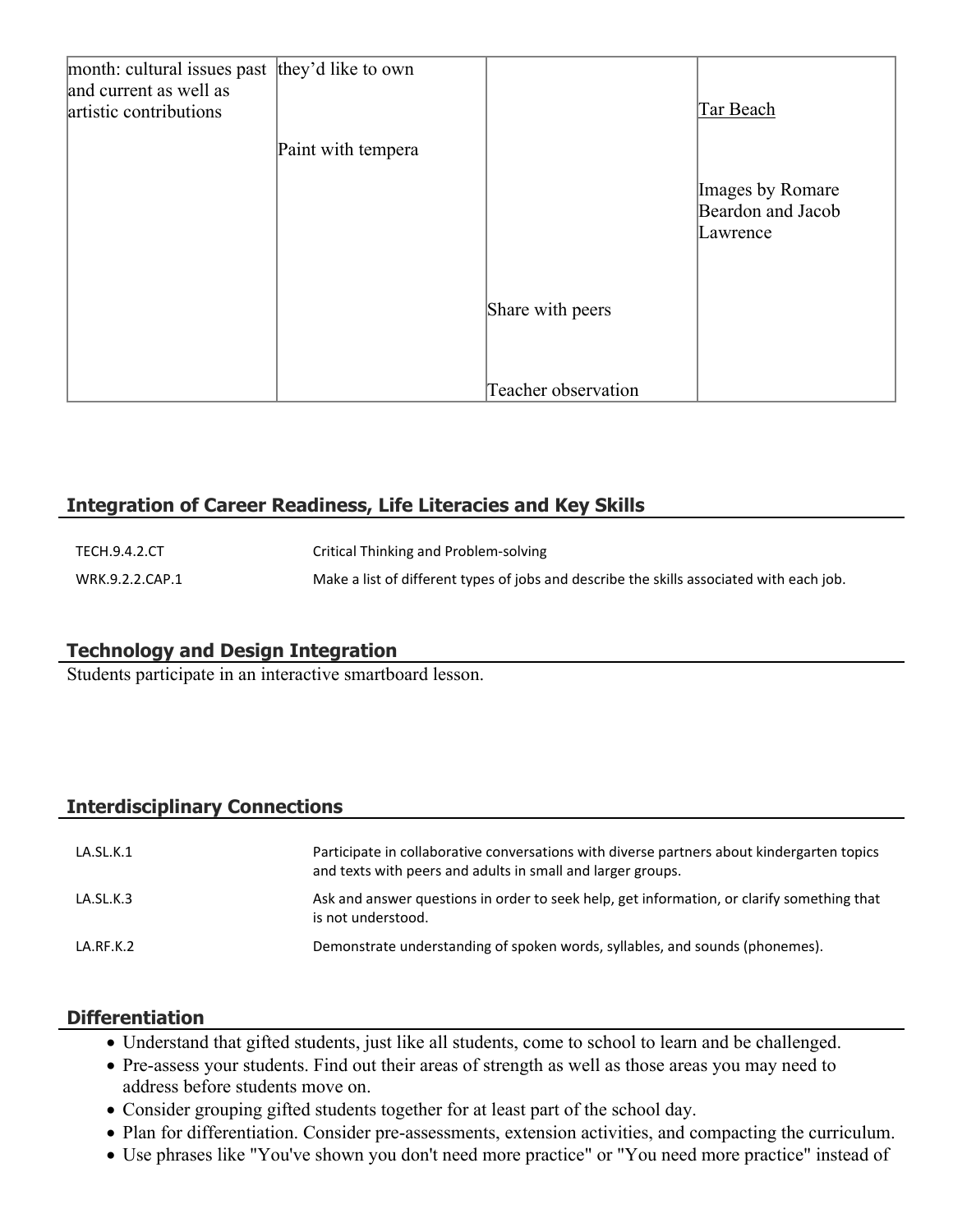words like "qualify" or "eligible" when referring to extension work.

- Encourage high-ability students to take on challenges. Because they're often used to getting good grades, gifted students may be risk averse.
- **Definitions of Differentiation Components**:
	- $\circ$  Content the specific information that is to be taught in the lesson/unit/course of instruction.
	- o Process how the student will acquire the content information.
	- o Product how the student will demonstrate understanding of the content.
	- o Learning Environment the environment where learning is taking place including physical location and/or student grouping

## **Differentiation occurring in this unit:**

Encourage risk taking in creating thier pictures as opportunities to stretch skills during production.

Support students with motor skills needed to manipulate art materials.

Actively assess to identify student interests, learning preferences and the ability to work independently.

## For Gifted:

Encourage students to explore concepts in depth and encourage independent studies or investigations. Use thematic instruction to connect learning across the curriculum. Encourage creative expression and thinking by allowing students to choose how to approach a problem or assignment. Expand students' time for free reading. Invite students to explore different points of view on a topic of study and compare the two. Provide learning centers where students are in charge of their learning. Brainstorm with gifted children on what types of projects they would like to explore to extend what they're learning in the classroom. Determine where students' interests lie and capitalize on their inquisitiveness. Refrain from having them complete more work in the same manner. Employ differentiated curriculum to keep interest high. Avoid drill and practice activities. Ask students' higher level questions that require students to look into causes, experiences, and facts to draw a conclusion or make connections to other areas of learning. If possible, compact curriculum to allow gifted students to move more quickly through the material. Encourage students to make transformations- use a common task or item in a different way. From

http://www.bsu.edu/web/lshasky/Forms/Interventions/Gifted.pdf

# **Modifications & Accommodations**

Follow all IEP and 504 accommodations as specified.

Refer to QSAC EXCEL SMALL SPED ACCOMMOCATIONS spreadsheet in this discipline.

# **Modifications and Accommodations used in this unit:**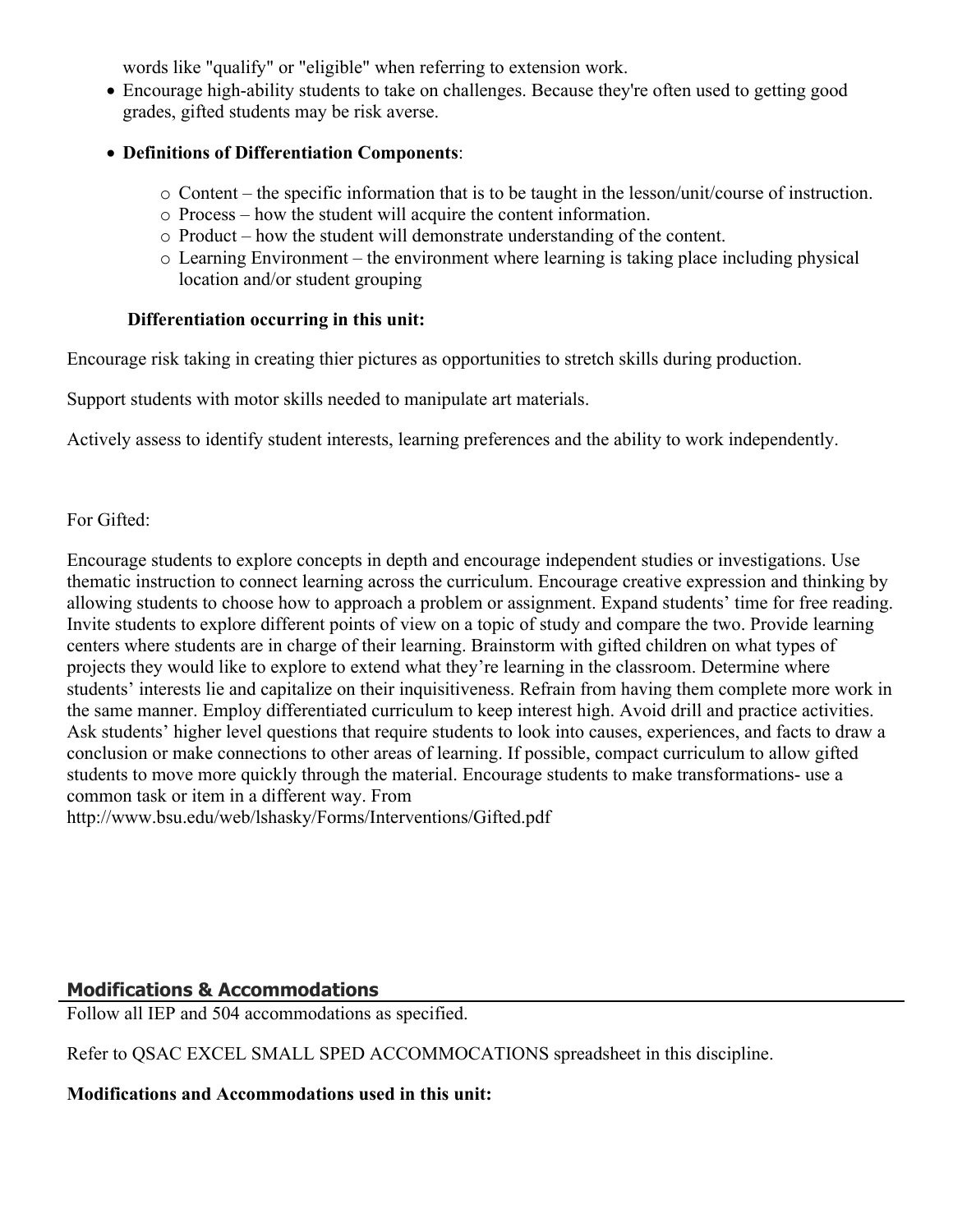#### **Benchmark Assessments**

DRA, Aimsweb for math and language arts.

Teacher observation and recording of progression of skills

## **Formative Assessments**

Assessment allows both instructor and student to monitor progress towards achieving learning objectives, and can be approached in a variety of ways. **Formative assessment** refers to tools that identify misconceptions, struggles, and learning gaps along the way and assess how to close those gaps. It includes effective tools for helping to shape learning, and can even bolster students' abilities to take ownership of their learning when they understand that the goal is to improve learning, not apply final marks (Trumbull and Lash, 2013). It can include students assessing themselves, peers, or even the instructor, through writing, quizzes, conversation, and more. In short, formative assessment occurs throughout a class or course, and seeks to improve student achievement of learning objectives through approaches that can support specific student needs (Theal and Franklin, 2010, p. 151).

#### **Formative Assessments used in this unit:**

**Discussions** 

Frequent conferencing with students throughout the process. Making adjustments to instruction as needed.

## **Summative Assessments**

**summative assessments** evaluate student learning, knowledge, proficiency, or success at the conclusion of an instructional period, like a unit, course, or program. Summative assessments are almost always formally graded and often heavily weighted (though they do not need to be). Summative assessment can be used to great effect in conjunction and alignment with formative assessment, and instructors can consider a variety of ways to combine these approaches.

#### **Summative assessments for this unit:**

Teacher observation

Gallery walk

Share with peers